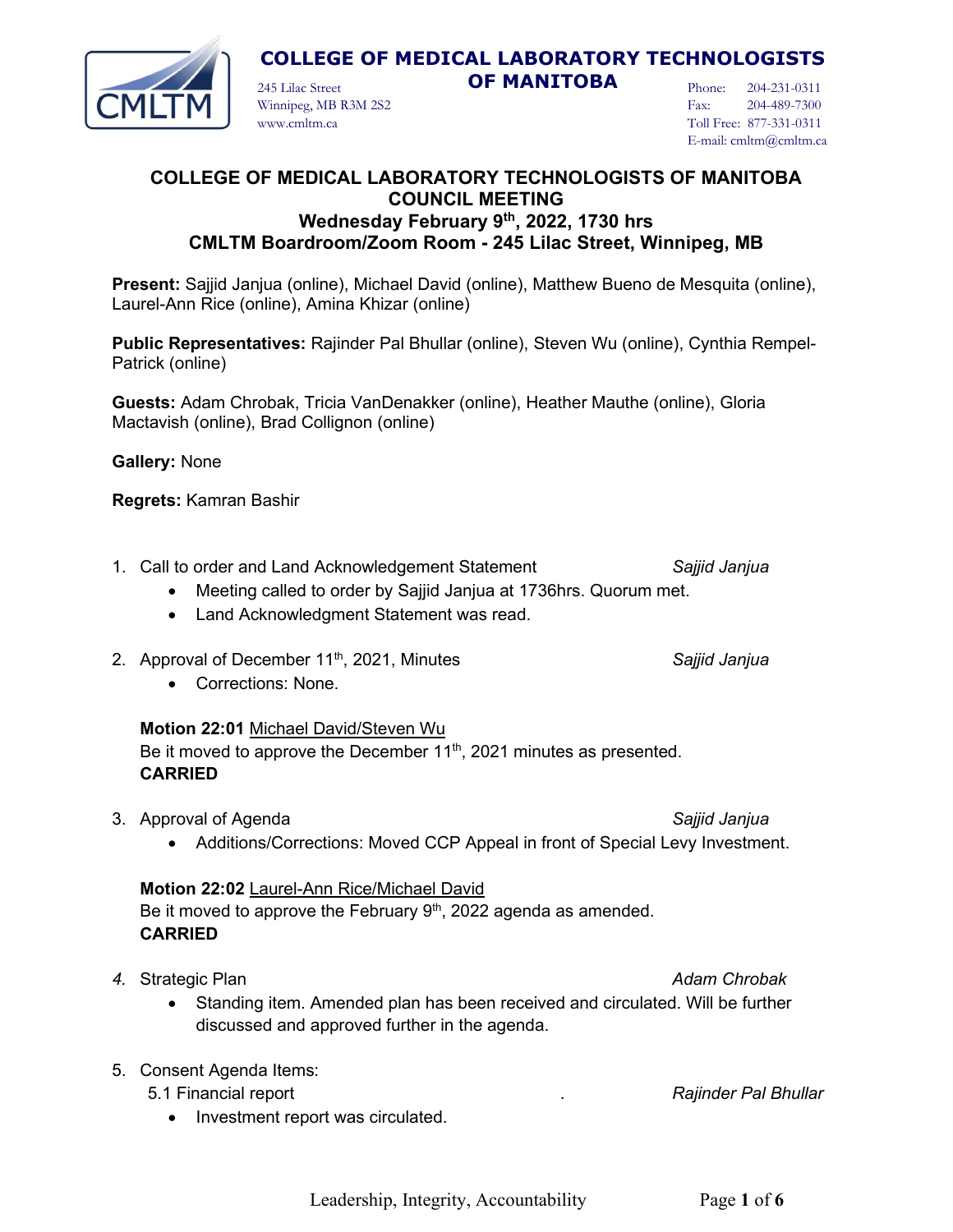

245 Lilac Street **OF MANITOBA**

Winnipeg, MB R3M 2S2 www.cmltm.ca

Phone: 204-231-0311<br>Fax: 204-489-7300 Fax: 204-489-7300 Toll Free: 877-331-0311 E-mail: cmltm@cmltm.ca

|    | 5.2 Registrar's report<br>Previously circulated.                                                                                                                                                                                                                                                                                                                                                                     | <b>Adam Chrobak</b>   |  |
|----|----------------------------------------------------------------------------------------------------------------------------------------------------------------------------------------------------------------------------------------------------------------------------------------------------------------------------------------------------------------------------------------------------------------------|-----------------------|--|
|    | 5.3 Board of Assessors report<br>Previously circulated.<br>$\bullet$                                                                                                                                                                                                                                                                                                                                                 | Gloria Mactavish      |  |
|    | 5.4 Continuing Competency Committee report<br>No report. Did not meet.<br>$\bullet$<br>60 registrants were notified on January 10 <sup>th</sup> , 2022, of audit with a deadline to submit<br>$\bullet$<br>of February 21 <sup>st</sup> , 2022. As of today, no one has requested an extension. Tricia<br>VanDenakker, Deputy Registrar/Auditor, started auditing those that were received<br>ahead of the deadline. | <b>Heather Mauthe</b> |  |
|    | 5.5 Complaints Committee report<br>Previously circulated.                                                                                                                                                                                                                                                                                                                                                            | <b>Michael David</b>  |  |
|    | 5.6 Inquiry Committee report<br>No report. Did not meet.                                                                                                                                                                                                                                                                                                                                                             | <b>Brad Collignon</b> |  |
|    | 5.7 Executive report<br>No report. Did not meet.                                                                                                                                                                                                                                                                                                                                                                     | Sajjid Janjua         |  |
|    | Motion 22:03 Cynthia Rempel-Patrick/Laurel-Ann Rice<br>Be it moved to approve the Consent Agenda Items as presented.<br><b>CARRIED</b>                                                                                                                                                                                                                                                                               |                       |  |
| 6. | Informational items/updates<br>6.1 CAMPLR Landing Page Project<br>Project is moving along well.                                                                                                                                                                                                                                                                                                                      | <b>Adam Chrobak</b>   |  |
|    | 6.2 RHPA Regulation Review<br>CMLTM is having regular meetings with Manitoba Health to review/develop the new<br>CMLTM regulations for the RHPA.                                                                                                                                                                                                                                                                     | <b>Adam Chrobak</b>   |  |
|    | 6.3 Succession Planning Committee<br>Looking for Council members who wish to step up to be on Succession Planning<br>Committee and build the foundation of a plan for both office and Council succession.<br>Regarding office succession, Adam and Tricia need to sit down and discuss their<br>plan as it was last reviewed pre-pandemic.                                                                           | <b>Adam Chrobak</b>   |  |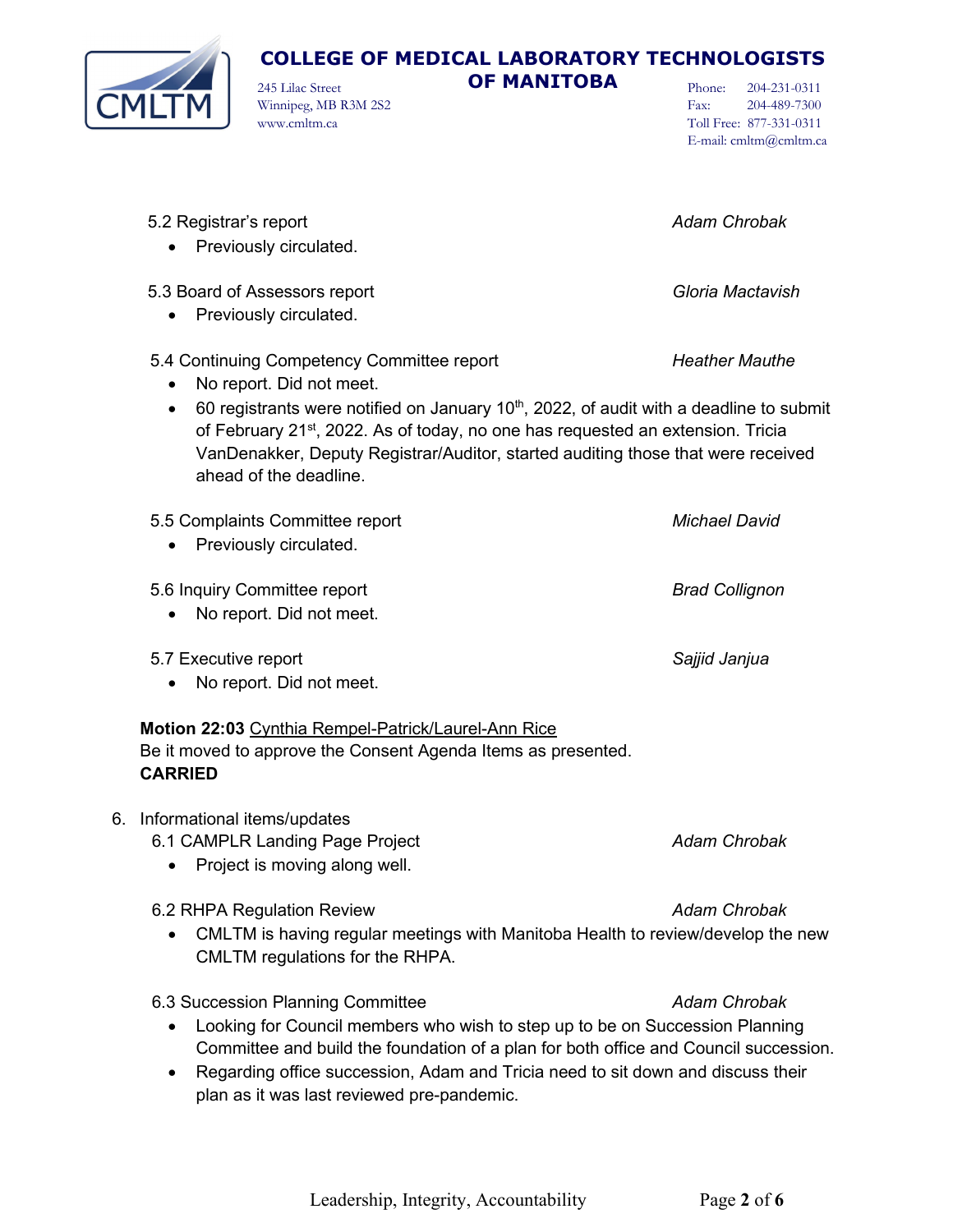#### would be written into By-Laws. CMLTM is not at that position yet until Regulation/Reserved Acts have been completed in the RHPA Regulation Review.

# 6.4 Substantive Equivalence Policy *Adam Chrobak*

• Ongoing discussion with Shared Health.

Winnipeg, MB R3M 2S2

www.cmltm.ca

• BOA Policy addresses this already, but it was originally developed for applicants in the Clinical Genetics labs (Cytogenetics/PhD). Shared Health has asked CMLTM to include people with a degree that would be recruited into a specific area where we would develop a specific competency assessment for them.

• The new RHPA Regulation does not speak to the composition of the Council. If Council is interested in having an appointment style Council (versus volunteer), it

- 7. Business Requiring Action
	- 7.1 Approve new committee members *Sajjid Janjua*

### **Motion 22:04** Laurel-Ann Rice/Cynthia Rempel-Patrick

Be it moved to approve Maria Bobiles and Vetrina Elumba as volunteers to the Complaints Committee.

# **CARRIED (1 Abstention)**

# **Motion 22:05** Matthew Bueno de Mesquita/Laurel-Ann Rice

Be it moved to approve Anna Avalos as a volunteer to the Continuing Competency Committee.

# **CARRIED**

7.2 Council Meeting Details *Adam Chrobak*

# **Motion 22:06** Michael David/Cynthia Rempel-Patrick

Be it moved to keep the Council Chair Meeting Review Email as determined by the Council Chair and leave the contents of the Council/AGM Meeting Minutes as recommended by the Parliamentarian.

# **CARRIED (1 Abstention)**

7.3 Strategic Plan 2022-2026 *Sajjid Janjua*

**Motion 22:07** Laurel-Ann Rice/Matthew Bueno de Mesquita Be it moved to approve the 2022 – 2026 Strategic Plan as presented. **CARRIED**

7.4 Council Performance Evaluation 2021 *Sajjid Janjua*

• SurveyMonkey Performance Evaluation was sent to 2021 and 2022 Council Members. 9 responses were received.

# **COLLEGE OF MEDICAL LABORATORY TECHNOLOGISTS**

245 Lilac Street **OF MANITOBA**

Phone: 204-231-0311 Fax: 204-489-7300 Toll Free: 877-331-0311 E-mail: cmltm@cmltm.ca

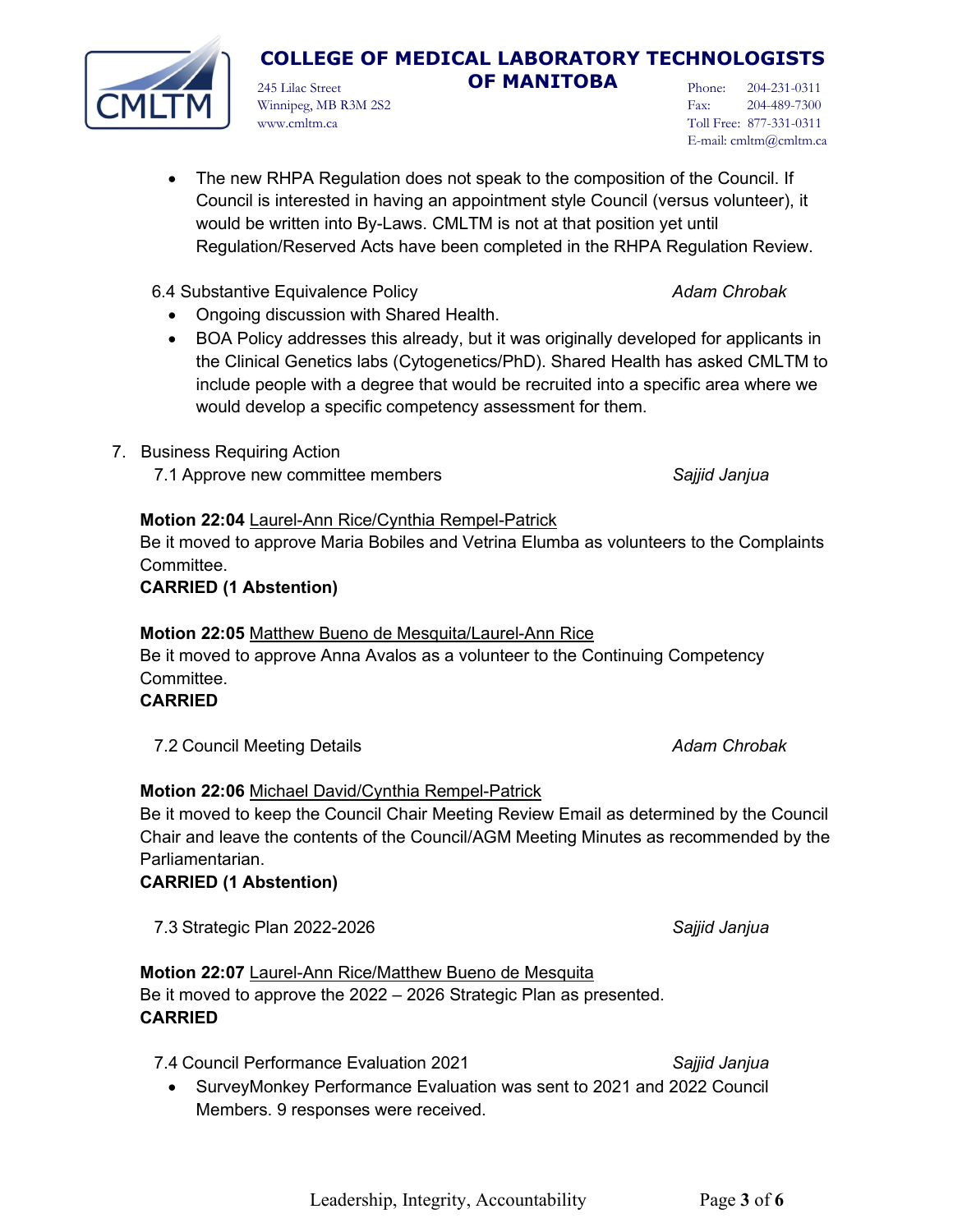

245 Lilac Street **OF MANITOBA**

Phone: 204-231-0311 Fax: 204-489-7300 Toll Free: 877-331-0311 E-mail: cmltm@cmltm.ca

# **Motion 22:08** Laurel-Ann Rice/Michael David

Winnipeg, MB R3M 2S2

www.cmltm.ca

Be it moved to defer the Council Performance Evaluations to the Executive Committee for review.

# **CARRIED**

7.5 CCP Appeal *Adam Chrobak*

• The Continuing Competency Committee denied CE credit hours according to policy regarding an activity that is available by invitation only and policy states that courses/activities must be open enrollment and available for anyone to take (participants may not be selected by the employer). The applicant for the CE assessment is appealing to Council as they do not agree with the decision of the Committee.

### **Motion 22:09** Matthew Bueno de Mesquita/Laurel-Ann Rice

Be it moved to accept and approve the CCP appeal as presented. **CARRIED**

# **Motion 22:10** Michael David/Steven Wu

Be it moved to direct the Continuing Competency Committee to review the CCC-4 policy and specifically address the line regarding open-registration. **CARRIED**

7.6 Special Levy Investment *Adam Chrobak*

- Motion necessary to invest the revenue collection from the special levy in the 2022 renewal season.
- Motion necessary to increase the legal reserve fund to \$500,000.
- a restricted reserve fund can only be access if Council makes a motion to access the fund. The Legal Reserve Fund is intended to cover legal expenses specifically related to the complaints and disciplinary process. Council would need to justification for accessing the Legal Reserve Fund for non-legal related projects.

# **Motion 22:11** Rajinder Pal Bhullar/Laurel-Ann Rice

Be it moved to direct the Registrar, Adam Chrobak, to invest the revenue collected from the special levy in the 2022 renewals.

# **CARRIED**

**Motion 22:12** Michael David/Cynthia Rempel-Patrick Be it moved to increase the legal reserve fund to \$500,000. **CARRIED**

7.7 Registrar Performance Evaluation *Adam Chrobak*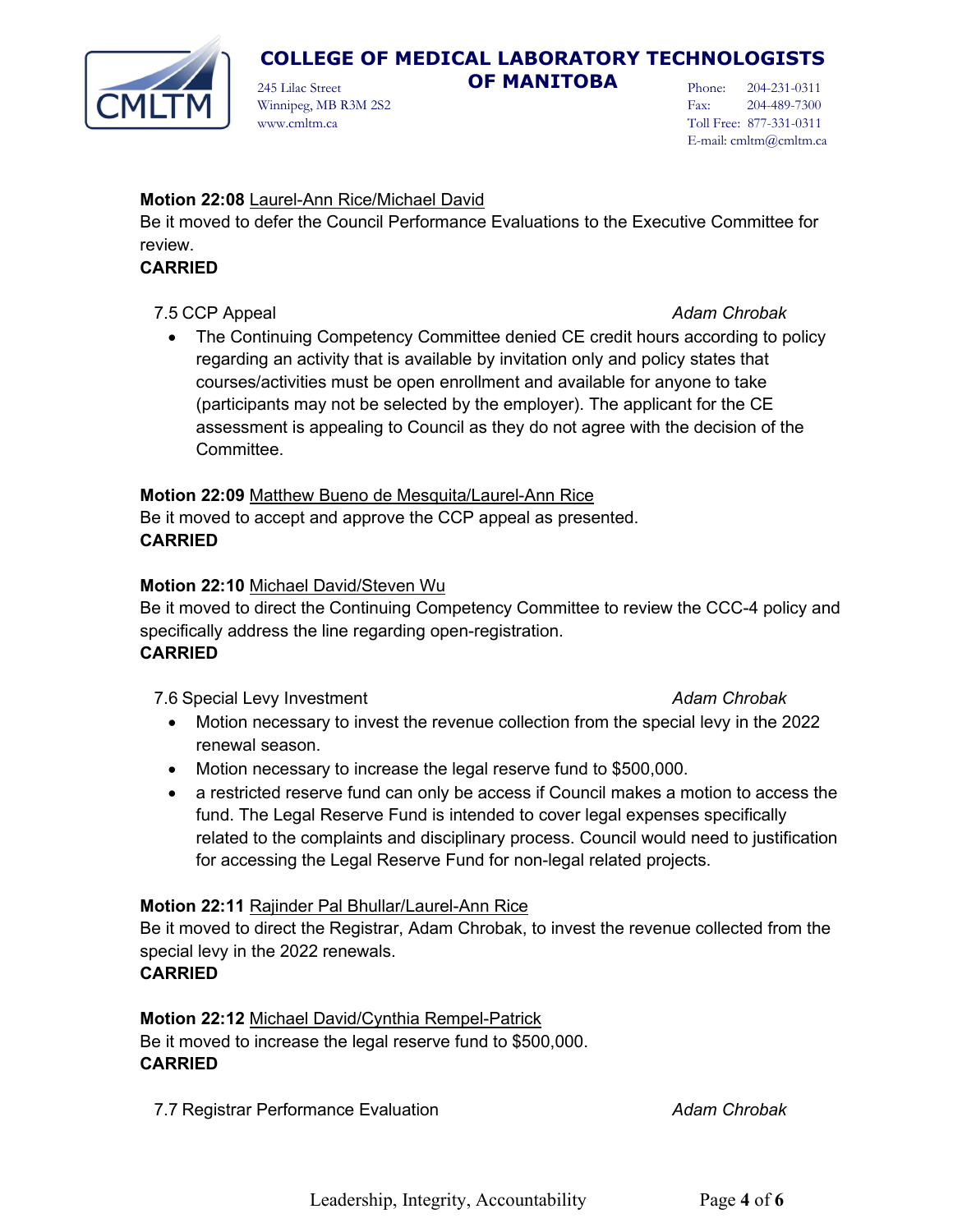

245 Lilac Street **OF MANITOBA** 

Phone: 204-231-0311 Fax: 204-489-7300 Toll Free: 877-331-0311 E-mail: cmltm@cmltm.ca

Winnipeg, MB R3M 2S2 www.cmltm.ca

• SurveyMonkey Performance Evaluation was sent to 2021 and 2022 Council Members. 12 responses were received

**Motion 22:13** Michael David/Matthew Bueno de Mesquita Be it moved for Council to enter Camera. **CARRIED**

> *Council went into camera at 19:59hrs. Council returned from camera at 20:26hrs.*

### **Motion 22:14** Matthew Bueno de Mesquita/Laurel-Ann Rice

Be it moved to accept the Registrar's performance review and defer the salary increase until the Executive Committee is able to provide at least 5 years of history and whatever context they feel is relevant to the decision at the next Council Meeting. **CARRIED**

8. Future Priorities

8.1. Spring Newsletter 2022 **Adam Chrobak Adam Chrobak Adam Chrobak** 

- Any article ideas can be forwarded to the Registrar, Adam Chrobak, or the Deputy Registrar, Tricia VanDenakker.
- 9. New Business
	- Succession Planning Committee

### **Motion 22:15** Matthew Bueno de Mesquita/Michael David

Be it moved to direct the Executive Committee to determine the Terms of Reference for the Succession Planning Committee.

### **CARRIED**

### **Motion 22:16** Michael David/Laurel-Ann Rice

Be it moved to direct the Executive Committee to create a guideline/policy on how to do Performance Reviews.

#### **CARRIED**

10. Future Priorities *Council*

- Further orientation for Council members.
- Depending on restrictions by April, the next Council meeting may allow in person attendance again.

#### 11. Meeting Review *Sajjid Janjua*

- 
- Survey will be sent out to attending members of Council and Committee Chairs.